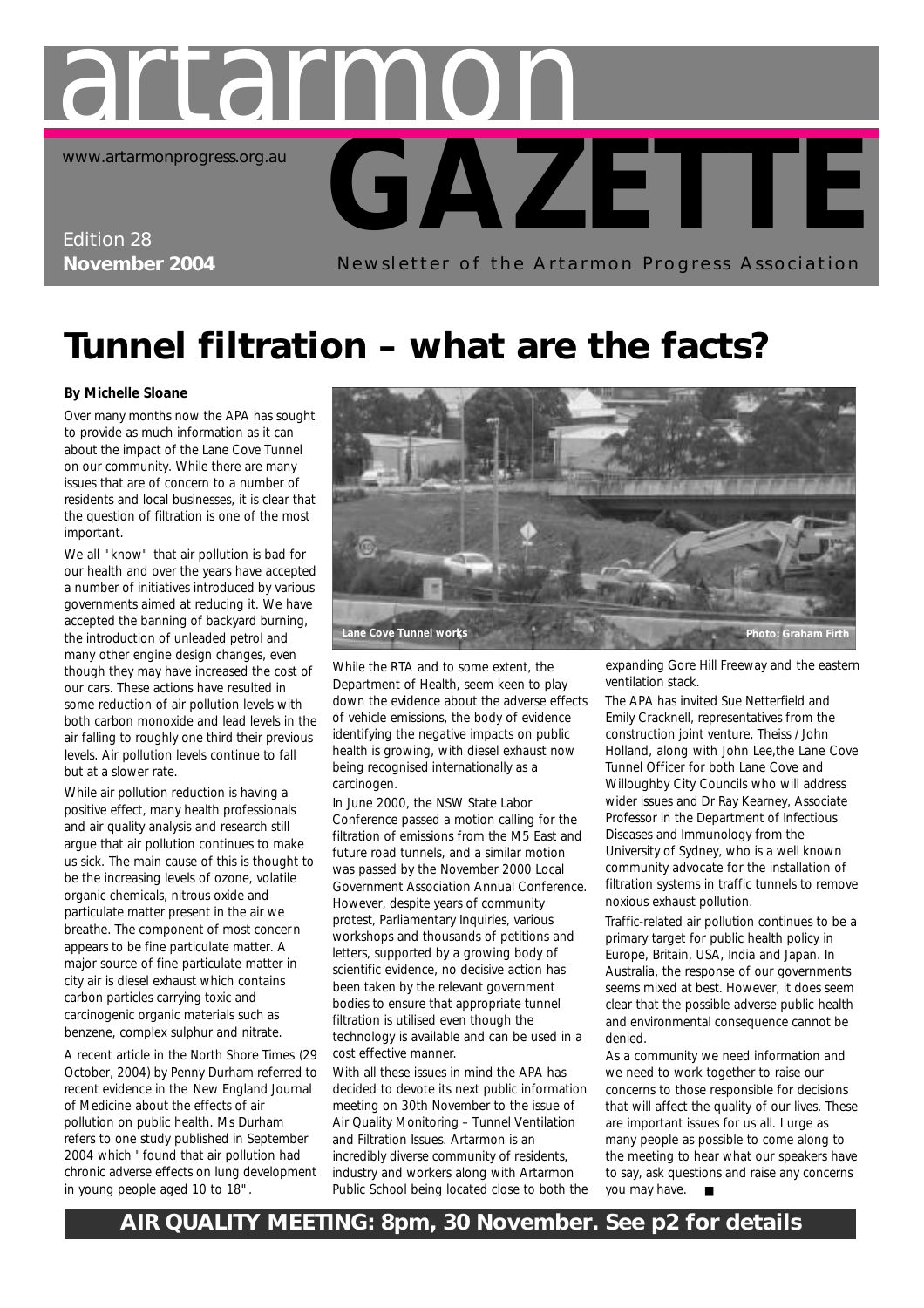#### **Artarmon Progress Association**

ABN 77 319 108 019 **Established 1914 The APA Committee usually meets on the 4th Tuesday of the month, excluding December.**

POBox 540 Artarmon NSW 1570 sec@artarmonprogress.org.au Phone 0414 509 700 / Fax 9411 6616 www.artarmonprogress.org.au

**Secretary** 

**COMMITTEE2004-2005**<br>**President** Michael Dawe **Michael Dawes VicePresident** Michelle Sloane<br>**Secretary** Peter Egan **Treasurer** David Bruce-Steer **Committee** Keith Anderson Marieka Ashmore Geoff Cameron Daisy Chee Brian Hall Tony Kemm Sonia Powell Mercedes Riviera

### PO Box 540 Artarmon 1570 **GAZETTE** artarmon Erica Waalkens

The Artarmon Gazette is published quarterly by the Artarmon Progress Association. It is distributed by volunteers, free of charge to Artarmon residents and businesses.

TheArtarmonGazette seeks to inform residents and business people about current local events and issues and provide them with a forum in which to discuss matters of interest and concern.

Written contributions and photographs are very welcome. Please submit all non-advertising material to the Editor. Material can be received on disk or via email. Some minor editing may be necessary for considerations of space and layout.

View and opinions expressed in the Artarmon Gazette are not necessarily those of the Artarmon Progress Association or its members. While all care is taken for accuracy, no responsibility can be taken by the Association, theEditor, Typesetter or Printer.

|                       | <b>Editor</b> Anne Weinert<br>9904 6223                                                                           |  |  |  |
|-----------------------|-------------------------------------------------------------------------------------------------------------------|--|--|--|
|                       | editor@artarmonprogress.org.au                                                                                    |  |  |  |
| Advertising           | Geof Cameron                                                                                                      |  |  |  |
|                       | 9411 6461<br>gazette@artarmonprogress.org.au                                                                      |  |  |  |
| Distribution          | <b>Tony Kemm</b><br>9419 6927                                                                                     |  |  |  |
| Design/<br>Production | Robin Hundt<br>9958 3590<br>rhundt@geko.net.au                                                                    |  |  |  |
| Cartoons              | Wendy Bishop<br>94204884                                                                                          |  |  |  |
| Printing              | <b>Premier Print</b><br>Solutions<br>9901 3434                                                                    |  |  |  |
| Advisory<br>Committee | Michael Haynes<br>Toni McKay<br>John Peacock<br>Mollie Shelley<br>Rhoda Stewart<br>Katrina Weir<br>Frica Waalkens |  |  |  |
| <b>APA Website</b>    | Hosting by Interosys                                                                                              |  |  |  |

#### **FUTURE DATES**

| Tue | 30 Nov 04    | Public Information Meeting,<br>8pm, Artarmon Library |
|-----|--------------|------------------------------------------------------|
| Thu |              | 27 Jan 05 Gazette copy closes                        |
| Fri |              | 28 Jan 05 Gazette advertising closes                 |
| Tue | 22 Feb 05    | Gazette delivery complete                            |
|     | Tue 1 Mar 05 | Public Information Meeting<br>8pm, Artarmon Library  |

## **A Note from the President**

#### **By Michael Dawes, APA President**

The AGM was a great start to our new year with an attendance of over 40 people and a number of new faces who were happy to get involved with the committee. This was a positive indicator for the APA and I would like to encourage more people to become members, so that we can truly claim to be representative of the Artarmon community. With a number of major issues looming it is important that we gain your support so that we are in a strong lobbying position if necessary.



The main issues that we foresee in the short term relate to the Lane Cove Tunnel (LCT). We are concerned about the increased traffic flows through Artarmon and the associated increases in air and noise pollution. The

*Michael Dawes*

original EIS for the Lane Cove Tunnel predicted a traffic increase of 58% through Artarmon streets. The APA has presented a number of suggestions to the RTA as to how this might be improved. We await the Local Area Traffic Management Plan which has been brought forward a year and is now due for release in January 2005, to see whether any of our suggestions have been adopted.

You are also probably aware that one of the LCT exhaust ventilation stacks will be located in the Artarmon Industrial Area, which is not that far from the Artarmon Public School. The APA is concerned about the fumes emanating from this stack and in order to gain a better understanding of where these fumes might end up and how they will be monitored we have invited two speakers, one from the LCT consortium and the other a proponent for tunnel exhaust filtration, to present at our next Public Information Meeting (see details below). Our local state government representative, Gladys Berejiklian will also be in attendance. I urge you to attend so that you too might learn more about this contentious issue.

On a more positive note, the launch for the Artarmon Fair 2005 was held recently. The fair is planned for Saturday 30th April and we are greatly encouraged by the positive response from our local businesses in supporting this fabulous community event.

May I also recommend that you take a look at our much improved web site www.artarmonprogress.org.au, which has been redeveloped with the assistance of Tristan Gutsche, who has put in many unpaid hours on our behalf. We appreciate his efforts enormously, and look forward to your feedback as to how we can continue to develop the site.

Finally I would like to thank our outgoing committee for the great work done last year, especially Anne Weinert, who resigned to take on the role of Editor of the Gazette, and Keith Anderson, our President for the past three years. John Peacock has done a great job as Editor of the Gazette, and we welcome his ongoing involvement in the Gazette Committee.

Best wishes to you all for a safe and happy Christmas and a prosperous New Year. ■

### **PUBLIC INFORMATION MEETING**

**30 November 2004, 8.00-10.00pm, Artarmon Community Library, Elizabeth St**

#### **Air Quality Monitoring - Tunnel Ventilation & Filtration Issues**

**How will the construction of the Lane Cove Tunnel affect Artarmon residents?**

**Will it exacerbate traffic and other pollution problems in Artarmon?**

**Is anything being done to protect our interests? Want to know more and voice your opinion?**

*Then, come to the Meeting and hear from the following qualified speakers:*

• Ms Gladys Berejiklian, Member for Willoughby, will present the Lane Cove Tunnel (LCT) issues that she is working on. Take this opportunity to let Gladys know your concerns!

• Ms Sue Netterfield and Ms Emily Cracknell from Theiss-John Holland (the Joint Venture contracted to design & construct the LCT) will explain the nature, purpose, accuracy and adequacy of proposed air quality monitoring measures.

• Dr Ray Kearney, a medical Associate Professor at Sydney University and prominent advocate for tunnel filtration, will present a balance to the views of the LCT Joint Venture.

• Mr John Lee, who monitors LCT developments and impacts for the Lane Cove and Willoughby Councils, will also share his views.

*All members, residents and business people welcome.*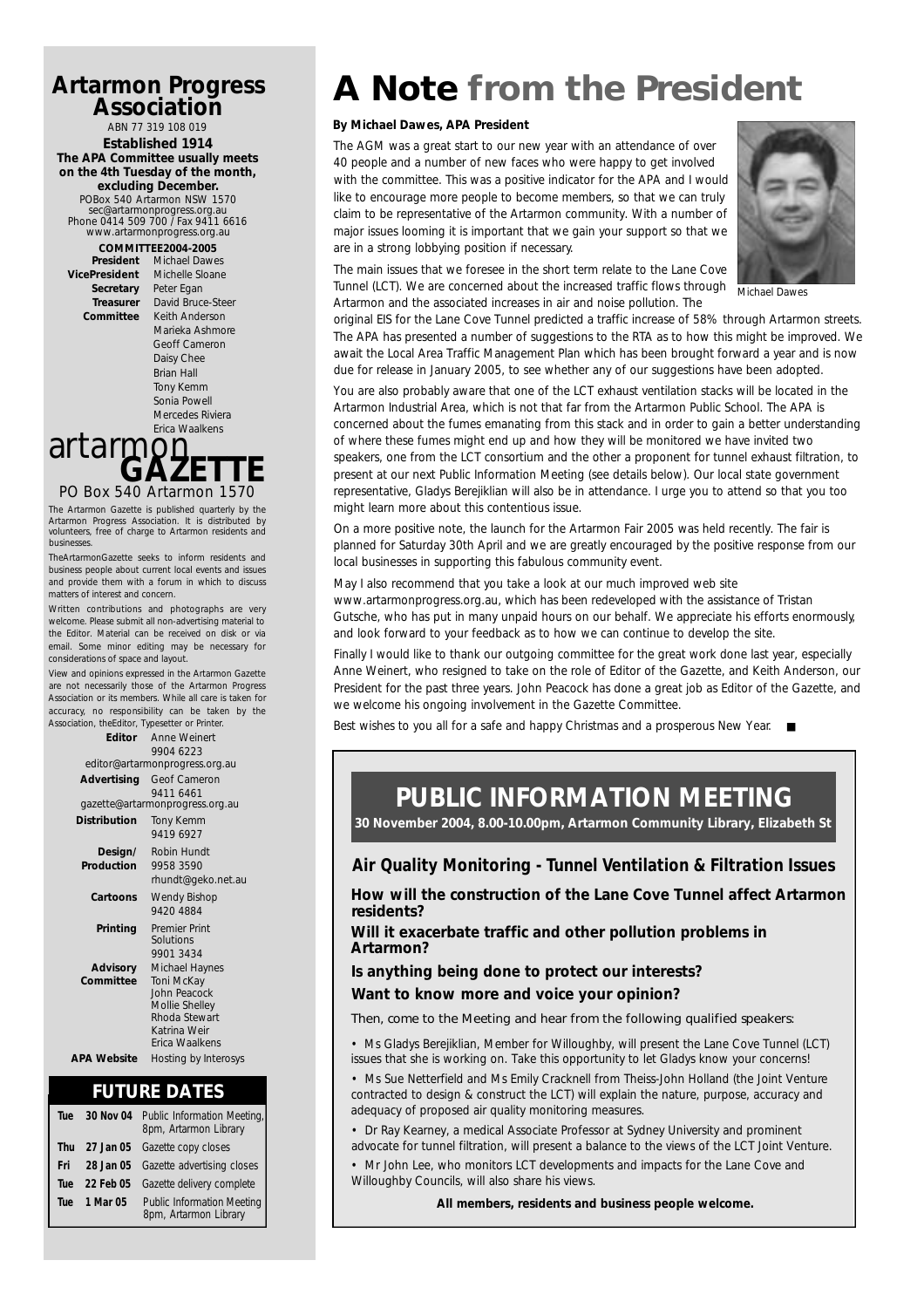## **APA-what's happening in your Association**

#### **APA Changes its Constitution**

At the last AGM the members approved two changes in our constitution which was last amended about four years ago.

The first change was to formally change its name to Artarmon Progress Association Inc (from Artarmon & District Progress Association Inc), to reflect that the constitution restricts membership to those living and working in the postcode district of 2064 - known as Artarmon. There is a category of associate membership which caters for others who live outside Artarmon.

The second change was to allow leaseholders to become members of the APA. A significant section of Artarmon is made up of the Industrial Area and a number of businesses do not own their own premises. It is now possible for individuals who lease premises in the 2064 area to join the APA if they so desire.

### **"A load of old garbage?"**

#### **By Michael Haynes**

In the last year, Willoughby Council has changed the way it runs the collection of recyclables and the quarterly cleanup. The need to divert potentially recyclable material away from landfill and the safety of collectors were the two main drivers behind the changes. So said Greg Foster, Willoughby Council's Sustainable Environment Manager, when he spoke to a meeting of the APA in May 2004.

In July 2003, the black crate was replaced by a yellow-topped 240 litre wheelie bin. The new bin was intended to receive "mixed recycling", that is paper and cardboard, glass bottles, plastic containers (types 1 to 5) and steel cans.

Some residents who had previously meticulously separated their paper and glass were reluctant to throw the lot into a single "mixed" bin.

But Greg explained that the new bin allowed for a greater range of recyclables to be

#### **Wilkes Avenue Plaza Refurbishment**

WCC is currently completing the design for the refurbishment of Wilkes Ave, which we featured in the August Gazette. The design will go on public exhibition in early December 2004. Following a 2 week period for final comments, the design will be reviewed, if required, and work is scheduled to commence in early February. The work will be completed in time for the Artarmon Community Fair on 30 April 2005.

The design addresses concerns raised through consultations with small businesses, building owners, patrons, pedestrians and commuters and includes new lighting, rubbish bins, relocation of phone boxes, undergrounding of power poles and removal of tired planter boxes. All the new street furniture will be in keeping with the existing buildings and streetscape, the current red brick paving will

collected, and meant that all handling was now mechanical. Previously, the operator emptied the black crate manually, sorting the bottles by the colour of their glass into separate sections of the truck. Leaving the truck and manual sorting had caused a number of industrial accidents.

Greg said that all paper and cardboard (including food-stained material, such as pizza boxes) could be recycled – provided the food was removed from them first. Light globes and fluorescent tubes could not be recycled and should be put into the garbage.

This year, the four general cleanups have been replaced with two general cleanups plus one for bulk vegetation and one for metals and whitegoods. Previously, all of the material collected in general cleanups was sent to landfill, with no attempt to sort it. Now the whole of the metals and whitegoods go to one recycler, and the bulk vegetation to another.

be enhanced and new paving installed in Elizabeth Street to the end of the shops.

The design also provides opportunity for decorative pavement inserts to be designed in consultation with the community. WCC Arts & Cultural Manager, Jacky Talbot would be very interested to hear from people who have stories, photos and other memorabilia about Wilkes Ave from its past or current history.

At 10.30am – 12.00 noon, Wednesday 19 January 2005, a kids design workshop will be held as part of the Children's Holiday program at Artarmon Library. This is one of several opportunities for the community to have input into the pavement design.

For further information about the public art project please contact Jacky Talbot on 9777 7994 or culture@willoughby.nsw.gov.au .

#### stephen jay Fine Woodwork 14 Olympia Road, Naremburn NSW 2065 tel: 02 9436 1098 • fax 02 9226 1234 Mob: 0408 620 683 furniture maker ▲ ▲ ▲ ▲

*www.stephenjay.com.au email: sjkemp@iinet.net.au*

- Custom made furniture
- **Deck furniture**
- **Arts & Crafts Furniture**
- **(perfect for your bungalow)**
- **Shaker Reproductions**
- **Antique Restorations**
- **Re-finishing**
- **Custom Designs**
- **Furniture for wine**
- **Home libraries**

The new collection arrangements will be reviewed in the light of experience and residents' comments. ■

### **GIVE THE COMMUNITY A LOUDER VOICE – JOIN THE APA NOW**

| <b>First Name</b>                                                     | Surname                                                      |                                                                                                                                                          |                               |
|-----------------------------------------------------------------------|--------------------------------------------------------------|----------------------------------------------------------------------------------------------------------------------------------------------------------|-------------------------------|
| Mr/Mrs/Ms                                                             |                                                              |                                                                                                                                                          | \$10.00 per person 2004/05    |
| Mr/Mrs/Ms                                                             |                                                              |                                                                                                                                                          |                               |
|                                                                       |                                                              | Total (incl.GST)                                                                                                                                         |                               |
| <b>Address</b>                                                        |                                                              |                                                                                                                                                          |                               |
| Phone                                                                 | Fax                                                          | Email                                                                                                                                                    |                               |
| Payment method:                                                       |                                                              | Non-resident owner or leaseholder: -                                                                                                                     | please deliver my Gazette by: |
| $\Box$ Cheque (payable to Artarmon Progress Association and mailed to |                                                              | $\Box$ mailing or $\Box$ email                                                                                                                           |                               |
| PO Box 540 Artarmon 1570)                                             |                                                              | <b>Address of Artarmon Property</b>                                                                                                                      | <i>ା</i> ର                    |
|                                                                       | $\Box$ Internet transfer to BSB 062-104, A/C 00900037 on / / |                                                                                                                                                          |                               |
| (A/C name: Artarmon Progress Association; Bank: CBA, Artarmon)        |                                                              | Privacy Statement: Information collected is for the exclusive use of the<br>Artarmon Progress Association. Information will not be made available to any |                               |
| $\Box$ Receipt required                                               |                                                              | other organisation or individual.                                                                                                                        |                               |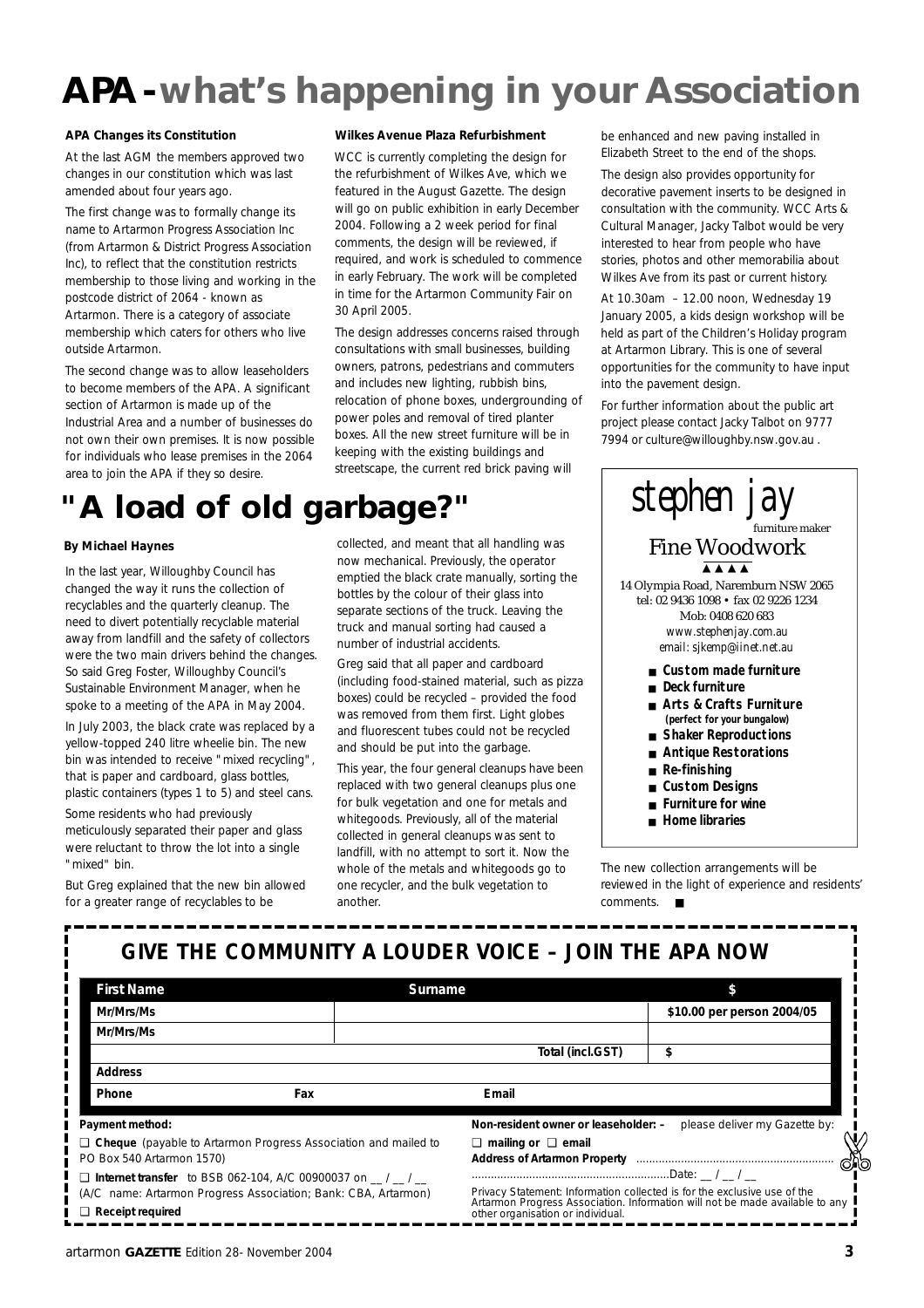### **Lane Cove Tunnel Project – construction liaison report By Sonia Powell, Artarmon CCLG3 Representative**

Hi, I live in Kitchener Road and I am representing local residents on CCLG3, Thiess John Holland's (TJH) community liaison group focussing on Lane Cove Tunnel (LCT) construction works from the Pacific Highway to Naremburn.

#### **Where's the LCT project up to?**

Construction started several months ago on the twin tunnels, expected to open in 2006. Underground tunnelling is well under way, both from Marden Street in Artarmon where the tall eastern ventilation stack will be located, and also • eastbound along the freeway: new transit from the western end. Spoil is being trucked out lane and retaining walls through the Industrial Area around the clock.

The main local surface works management compound is up and running on the corner of Burley St and the Pacific Hwy, with satellite construction compounds adjoining residential areas in Broughton Road, Barton Road and Reserve Road, and on the south side near Alto Place.

TJH has had to manage asbestos contamination discovered in the earth they were excavating at two of the compounds in local residential areas. They have also had to manage the heritage issues around the old brick-baking kilns buried underground in the former huge brick pit alongside the Gore Hill Freeway (GHF).

Initial surface construction works have started between the Pacific Hwy and Hampden Road. The main purpose of this stage of the works is to build the new transit lanes on either side of the GHF. In the long term, this will increase the capacity of the freeway by 50%. More immediately, moving existing traffic onto the new lanes will make space to cut and cover the main tunnel entrance in the middle of the

freeway, and to relocate the Reserve Road ramps

Current local works include:

• temporary viaduct over Broughton Road (opposite Ekidna Cottage long day care centre) to carry traffic from the Pacific Hwy onto the freeway eastbound

- Reserve Road overpass and ramps
- changes to the Hampden Road overpass

• westbound along the freeway: transit lane, cycleway, retaining walls and viaduct over the Warman building

• excavation of the former green island between the freeway and its westbound Pacific Hwy off-ramp, and new retaining walls

• preliminary works along the Pacific Hwy near Alto Place. The loop ramp into the tunnel from the Highway northbound will involve cut-andcover construction through Alto Place next to the childcare centre.

#### **Reserve Road interchange**

I've set out here some construction information that might interest our community's budding civil engineers. Why not take your curious youngsters for a walk to observe this major infrastructure project taking shape in our neighbourhood?

Major work lasting until mid 2006 has started on the Reserve Road bridge and ramps. This will widen the freeway by two transit lanes in each direction, provide new on/off ramps on the outside of the freeway and a shared

cycleway/ pedestrian underpass on the southern side of the freeway under Reserve Road. **Questions and concerns**

Major policy matters that concern the wider



community - eg air quality and ongoing major traffic management issues - are resolved at the political/governmental level. The APA is playing an active role here to help protect our community's interests. The CCLGs deal with more specific construction-related issues.

To contact TJH about roadwork construction or design issues, including air quality issues:

• Community Contact Line: 1800 009 280 (24 hours, toll free)

• Website:

www.lanecovetunnelproject.com.au

• Community Information Centre: Unit 7, 401 Pacific Highway Artarmon - open Mondays to Fridays 10-6 and Saturdays 10-1pm.

If you have concerns about specific construction issues that you would like me to raise through the Community Liaison Group, send these by email to

lctgroup@artarmonprogress.org.au.

*Harmonic Dance weaving the etheric*

#### **HARMONIC DANCE DEMONSTRATION AND TALK Saturday 20th November 2004 • 11am – 1pm**

This will be both an introduction and an explanation of some of the subtle complexities of harmonic dance and conscious action philosophy on which it is based.There will be opportunities for discussion. The demonstration, talk and discussion will be given by Debby Mader.

There is a one hour Open Class beforehand from 9.30am – 10.30am.

#### **HARMONIC DANCE PERFORMANCE Sunday 12th December 2004 • 11am • Main Hall**

With dancers Debby Mader and Yvonne Sangster, and musicians Kim Cunio, Heather Lee and Horace Wansbrough.

Weekly classses are held in both Artarmon and Leura. For information on classes, workshops & performances please contact Debby Mader. **Phone:9411 4232 • Email:debby@harmonicdance.org**

**THE ARTARMON CENTRE FOR HARMONIC STUDIES 139 Artarmon Road,Artarmon**

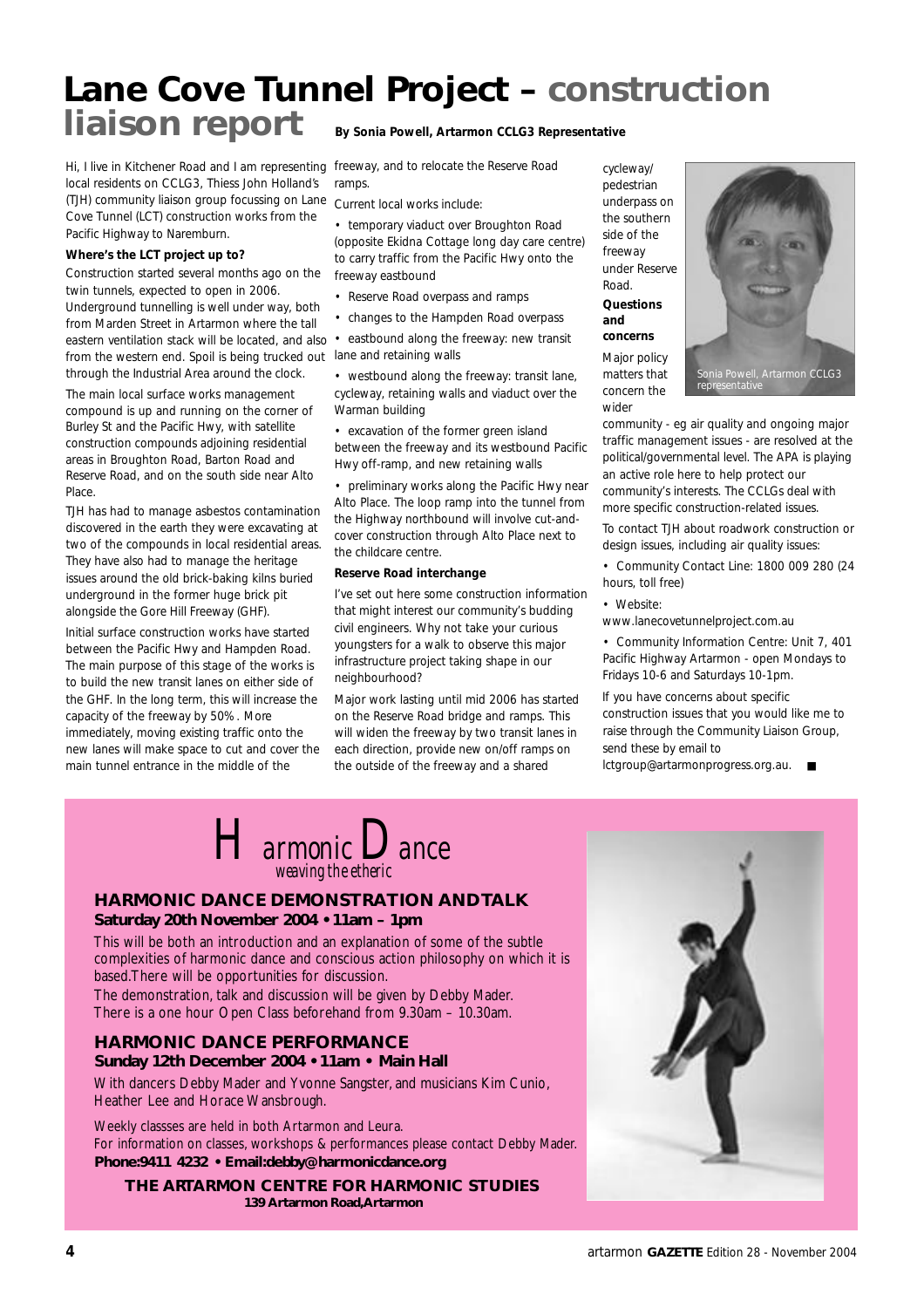## **Community Fair and Local Business Heroes**

#### **Artarmon thanks our COMMUNITY FAIR 2004 LOCAL BUSINESS HEROES and launches the 2005 COMMUNITY FAIR.**

On Thursday 21 October the APA formally thanked those businesses and organisations who generously supported the APA's inaugural 2004 Community Fair. The Artarmon Community Library was the location for this event where the APA President, Michael Dawes, thanked all those who helped and reminded us that the success of the Fair was due largely to "symbiosis". He suggested that the Fair's success was the result of the cooperation and support of local residents, businesses and our local Artarmon Public School. I think we all agreed…he was right! Some of the key contributors to this

"symbiosis" were:

• Artarmon Public School who supported the Fair with a wonderful selection of musical performances and the "Images of Artarmon" art and craft exhibition and the Artarmon P&C for holding their very tempting Mother's Day Gift Stall.

• Lynne and Bob Greaves from Artarmon

**By Michelle Sloane** Framing and dale thomas gallery, who with the help of Jacky Talbot, Manager Arts and Culture for WCC, organised our very professional 'Art 2064' exhibition, showcasing the work of Artarmon based artists.

> • Alto Ford Artarmon who sponsored our very popular and much jumped on Alto Ford Jumping Castle!

> • Willoughby City Council who provided a tremendous amount of support of various kinds, organisational, logistical and financial – special thanks to the events coordination team!

• Gil Davis from Home Traders who from the very beginning offered the APA an enormous amount of support ranging from professional signage, sponsoring the "Images of Artarmon" exhibition and along with his team, helped us deliver many activities, including our Heritage Street walks.

Many people worked together to make the 2004 Fair successful, but a very big thanks go to all those who live in Artarmon who came along on the day to enjoy what our community has to offer.

Our 2005 Artarmon Community Fair will be "bigger and better"! It will be held on Saturday 30 April 2005. It will again be located in Wilkes Ave and Elizabeth Street, however, we plan to increase the number of stalls and extend the Fair to the village green area on Hampden Road.

Our theme for 2005 is "Celebrating Community and Heritage" and we hope to again bring you a wonderful range of community based activities and stalls, including water conservation, rainwater and recycling displays, native plants, cake stalls, heritage walks, art and photographic exhibitions and stalls, bush land and bush care exhibits and walks, sausage sizzle, children's entertainment and much, much more!!

If you are interested in being a Local Business Hero, have an idea for a stall or just want to be part of the fun, please contact Michelle Sloane, Fair Coordinator on 9410 0481 or 0412 267 828. ■

#### **Community Fair 2004 - Local Business Heroes**

*Home Traders Gil Davis and Associates Willoughby City Council Alto Ford Artarmon Artarmon Framing and dale thomas gallery Taurus Marketing and Consulting Artarmon Valet Service Impeccable Painting Nick Logan Pharmacist Advice Flight Centre Artarmon Commonwealth Bank Artarmon Diversity Management* **Thanks to you all!**

Boot Up... YOUR PC SKILLS

- At home on your own PC, with friendly tutoring you can understand.
- \* Reskill for a new job
- \* Get emailing
- \* Use the 'Net safely
- \* Learn Word, Excel & other programs
- Get the most from your PC NOW!

Call Nicki on 0410 587 586 to arrange your lesson today

BootUp - for all your Training, Network & Troubleshooting needs.

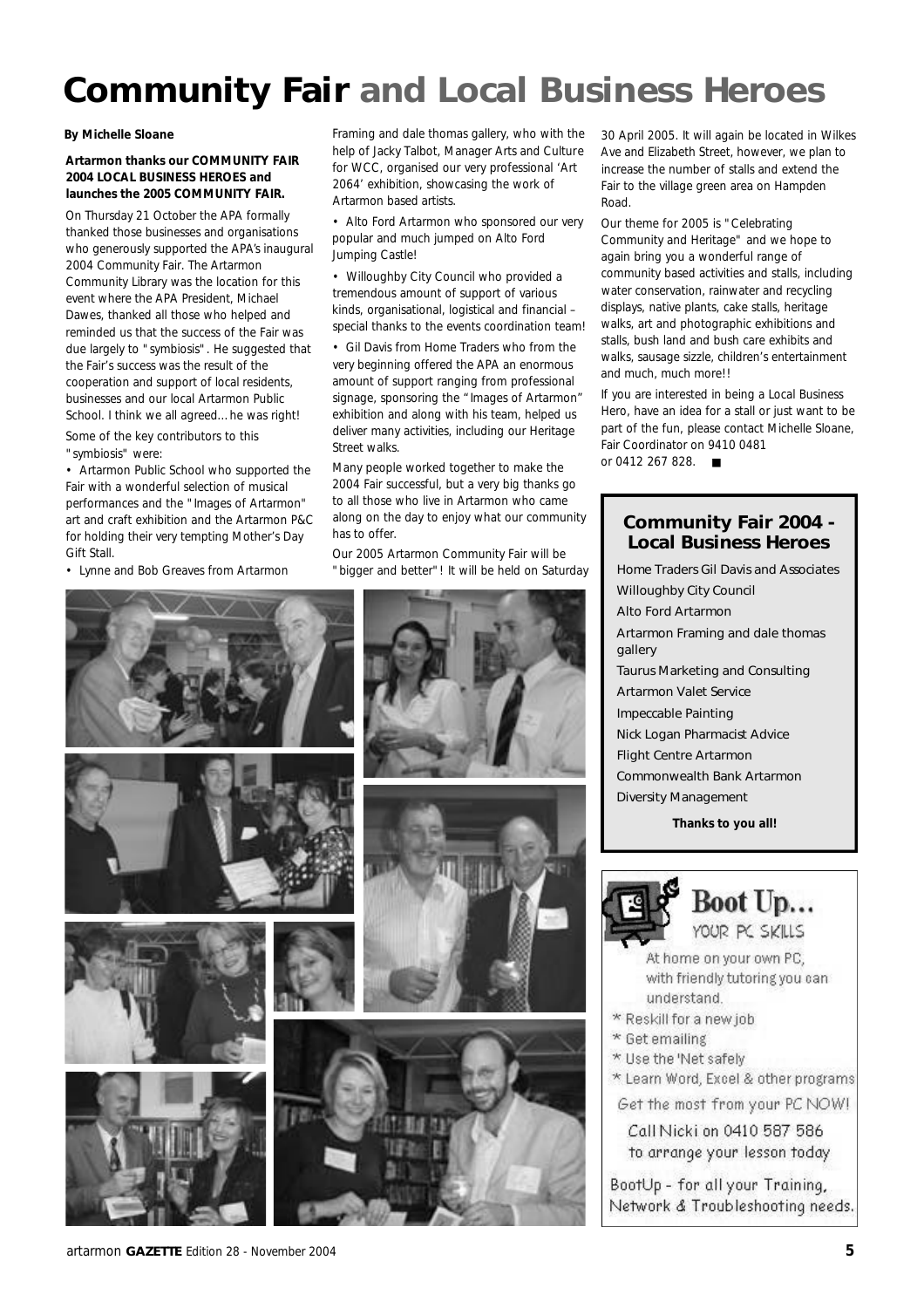## **Artarmon PublicSchoolnews**

#### **Year Two Reads to Raise Funds for Multiple Sclerosis**

Multiple sclerosis (MS) is an extremely debilitating condition that randomly attacks the central nervous system. The progress, severity and specific symptoms of the disease cannot be predicted, but can range from tingling and numbness to paralysis and blindness. It affects women more than men but the cause of MS is still unknown and research continues in an effort to find a cause, and ultimately, a cure.

Each year, MS Australia hosts the MS Readathon™, an event designed to get kids across Australia reading books for six weeks to raise money for people with MS. This year, 2X,



one of the year two classes at Artarmon Primary School, participated in the MS Readathon and raised more than \$1,700 by reading more than 400 books.

With prizes such as a The Cat in the Hat DVD, Shrek 2 fun pack and Xbox games, the children found the idea of participating in the MS Readathon hard to resist.

The class's effort was coordinated by Suzy Gajewski, a mother of one of the children in 2X. She decided to encourage the class to join other children around Australia because she believes the MS Readathon is great fun and an opportunity for the children to give back to the community. She was also excited by the idea of seeing the children enjoy a diversity of reading

material for a good cause. The response of the children and their teacher, Mrs Tiffany David, was very enthusiastic. In the end, 18 children participated, sought sponsorship and continued reading for the full six weeks. Mrs Gajewski believes one of the reasons for the success of the class' participation was the support offered to the children along the way.

"We established a reading board at the back of the classroom where the children could list their favourite books and give them a rating.

This encouraged other children to read the books their friends had enjoyed, and gave them a reference for their future reading," she said.

The benefits for 2X joining in this important event were enormous but most importantly, it provided



# Your Local Painting Company

0411 3000 13 or Office 9410 2129

### We specialise in

- *Period & restoration work*
- *• All special effects*
- *• Attention to detail*

Call David McGowen on





an opportunity for the children to help the community, explore new books and share these with their classmates.

#### **Year 1 Students Benefit from Reading Recovery Program**

Reading Recovery is a systematic, early intervention program for children experiencing difficulty with reading and writing. It was developed in New Zealand in the late 1970s by Dr Marie Clay following years of research and studying how children engage with the reading process.

Reading Recovery is designed for year 1 students only. During the program, the student and specially trained teacher work together for 30 minutes each day for up to 20 weeks. The program aims to bring the children's levels to grade average.

Reading Recovery was introduced to Artarmon



**FLIGHT CENTRE ARTARMON** 74 Hampden Rd,Artarmon **5s6x@flightcentre.com**

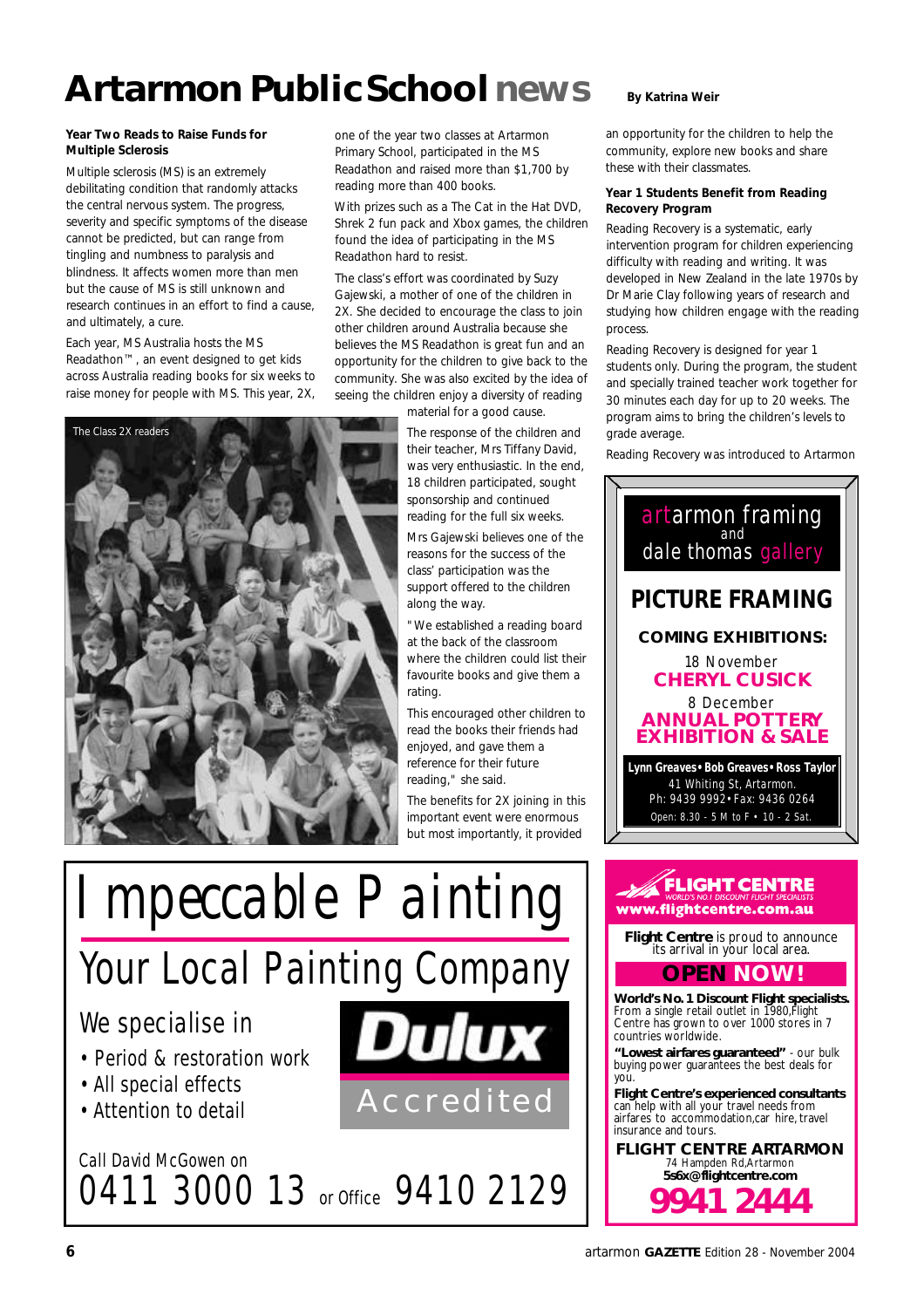

*Jane Cantrill*

1998. The school now has funding for five children to participate in the program each day. Jane Cantrill

Public School in

started teaching Reading Recovery at Artarmon School in 2002. Having been a classroom

teacher, she wanted to learn more about the processes of reading and writing, and to understand why some children don't succeed in these areas. Since starting in the role, she is amazed at the results the program can achieve. "Reading Recovery is a very intensive program and children progress much faster than they do in a classroom. Generally, children will progress from reading level one to level 17-18 and from writing five words to between 100-150 words within the 20 week program," Jane explained.

"The children view Reading Recovery as special, a treat; and they are very proud of their achievements. You can't get a job much better than that," she said.

#### **2004 Student Representative Council Continues Tradition of Generosity**

The Artarmon Primary School Student Representative Council (SRC) has a tradition of generosity and accomplishment, and 2004 has shown to be no exception. At the beginning of each year, one person from each class (Year 2 to Year 6) is elected as SRC representative.

give something of themselves to their peers," he explained.

This year's head of the SRC is Michael Johnston and vice-president is Gina Lee; both were elected by the council's members. Throughout 2004, the SRC has arranged fundraising activities to support:

• Stewart House: Dolphin Day raised a total of



*SRC with Mrs Mitchell, Mrs Hughes and Westmead Hospital's Gilly Paxton*

Together with the two school captains and assistant principal, Mrs Pauline Mitchell, the group meets weekly.

According to Mr Michael Simmons, Principal, the SRC helps the children learn the real value of their contributions. "The SRC serves several functions within the school. It gives the students a voice in the school's decision making and is a forum from which elected students can \$1,220 comprising \$800 in sales of toy dolphins and \$420 from mufti-day donations

• The Children's Hospital Westmead: Crazy Hair Day raised \$1,349.60 through sales of bandaged bears and gold coin donations.

The SRC has received positive feedback from these charities including certificates of appreciation and phone calls from staff expressing their gratitude. ■

# **North Shore Business Awards Outstanding Pharmacy 2004**





When you come into **Nick Logan Pharmacist Advice** to purchase your prescription medicines, our pharmacists will offer to sit with you to help you understand your medication so it works safely and properly for you and your family. We'll explain how it works,its interaction with food and other medicines and its possible side effects. We'll ask if you remember your doctor's instructions about your medicine and we assure your privacy at all times.

**Nick Logan Pharmacist Advice** is dedicated to help you understand all your medicines to ensure they work effectively for you. Come and see Nick, Lisa, Claire or Ann for verbal and written advice. You'll love our service and we're **OPEN 7 DAYS.**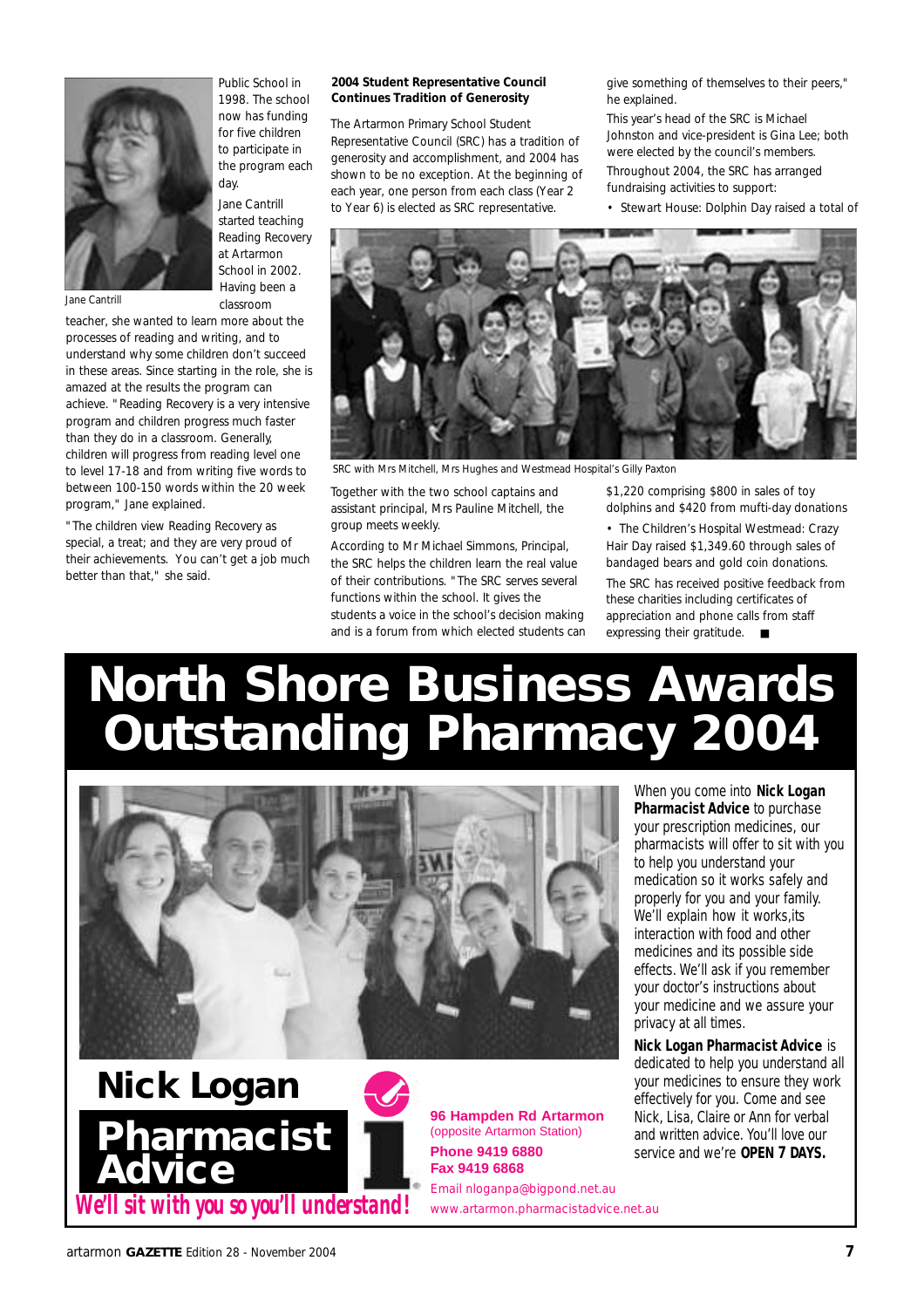## **Councillors' feedback...feedback...feedback**



#### **Lane Cove Tunnel**

There is some good LCT news. As a condition of consent, the RTA has to prepare a 'local area traffic management plan' ("LATMP") which it had proposed to complete at

the end of the project. It was my opinion, and that of Council Officers, that this was unacceptable, and the plan should be completed as soon as possible in case design changes might assist with outcomes. The RTA agreed to bring forward this work, and it is now underway.

A meeting was held at Council on 14 September with Officers of the RTA. At this meeting I raised many issues concerning the LCT (one was the issue above). Two particular design issues arose – firstly, allowing traffic travelling south of the Pacific Hwy (PH) to gain access to the Gore Hill Freeway (GHF) and exit at the new Reserve Rd ramps to get to the Artarmon Industrial Area (AIA). If this were possible it would remove traffic from the Highway using Hampden Rd to get to the AIA. Secondly, for traffic moving west from Hampden Rd to the GHF to gain access to the PH where it crosses over the freeway. This is not currently possible but could be investigated as a means of removing some traffic from Hampden Rd and other parts of Artarmon.

There has been a shortage of local work sites for Theiss John Holland which could potentially lengthen construction times. Council has approved the use of some of its land at the back of Artarmon Reserve near the freeway with access still through Chelmsford Ave. There has also been some concern to keep traffic through Artarmon, including construction workers travelling to site, to a

minimum. TJH have indicated that they will maintain strict controls on staff parking and have requested approval to use Council carparks such as Bicentennial Reserve for limited staff parking. One of the residual issues for Council, upon completion of the project, will be the management of the land around the freeway as possible "public open space". In 1999 I raised this issue and have been pushing through Council for the RTA to address the issue. LCT has assisted putting this matter squarely onto the agenda. The community might get the outcome it deserves after so much inconvenience with this piece of public infrastructure; that is, more available open space.

#### **State Electoral Boundaries**

It was my pleasure to support the APA, who put in a written submission to the State Electoral Boundaries Commission, calling for all of Artarmon to be in the same state electorate. Currently Broughton Rd is the boundary between the Lane Cove and Willoughby state electorates. The decision will be out at the end of this year.

#### **Installation of Parking meters on Herbert Street**

The installation process will be undertaken in two consecutive stages. During stage one, meters will be installed on the eastern side of Herbert St, and stage two involves installation of meters on the western side. Only those areas that already have time restricted parking will be subject to parking fees.

#### **Sports in the City**

Council Officers have requested assistance in the preparation of the issues paper on 'Sports in the City'. What are your concerns or thoughts? Please let me know via email: stuart.coppock@willoughby.nsw.gov.au ■



I sit down to write this message having just returned from Armidale where I represented the Mayor at the Local Government Association conference. Almost all local government bodies

in NSW send representatives so the range of issues under discussion was wide. Of particular interest to me was a Sustainability Forum which, among other issues, looked at public transport options for the future and brought home to me the varying needs of different parts of Sydney, let alone the whole state. Those discussions confirmed that recent changes to provision of bus services resulting from the Unsworth Report will provide Willoughby with an opportunity to be involved with provision of services within the city – with a regional approach through NSROC likely to be the most productive.

While talking busses, you may have seen reports of a proposal to move two Sydney Bus depots to Artarmon. A scheme for the former ABC site proposes to relocate the Willoughby and Neutral Bay depots onto the lowest level of the redevelopment. Major existing buildings on the site will be retained and complemented with new, mainly industrial, buildings. The proposal has come from the developer of the Telstra site in Herbert St and appears to fall short of 'landmark development status' which, I believe, this Artarmon site warrants. The development proposal will seek approval from local and state authorities and will be put out to public exhibition. Only with these consents in hand, will the option to purchase the land be exercised. No doubt, the additional traffic generation due to the bus depot will be the subject of traffic studies. At this time, few details, such as access routes for buses, have

#### **PHYSIOTHERAPY** | **Artarmon Medical Centre** 92-94 HAMPDEN ROAD ARTARMON 2064 **A personal, caring family practice for more than 25 years - providing comprehensive and complete medical care for you and your family. Artarmon's only fully accredited General Practice • women's health • men's health • heart checks • immunisation • allergy treatment • paediatrics To feel your best, talk to one of the friendly GPs for the right advice.** *Phone 9411 5858 • 9419 8448* **All persons over 65 years should have a Pneumococcal vaccine against Pneumonia.**



*For over twelve years, Physiotherapist Ann Liebert has run her practice in Artarmon, specialising in:*

• Back pain

- Musculo-skeletal pain • Sports injuries
- Occupational-related pain
- Neck headaches

*Ann Liebert* **M.A.P.A. M.M.A.P.A. P H: 9419 3404**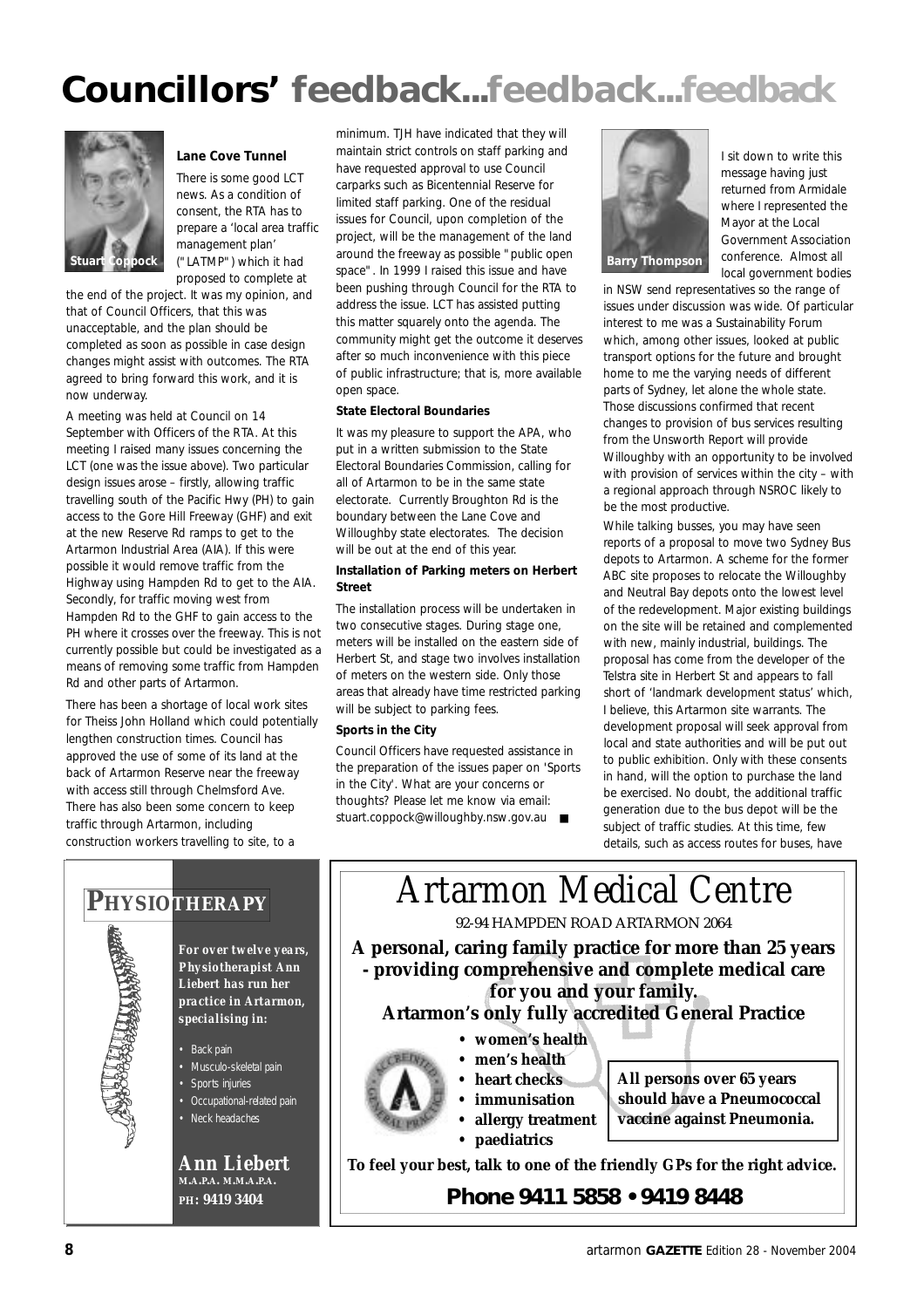## **Councillors' feedback...feedback...feedback**

#### been revealed.

Concerns over design and construction issues on the Gore Hill Freeway extension have consumed lots of Council time over recent months. Some issues have involved the construction consortium (TJH), others involved the RTA, and the most difficult issues to address have involved both groups – with each trying to pass responsibility to the other. Communications from the consortium to affected residents have often been tardy, despite efforts from Council to demand timely release of information. The Community Consultation Liaison process has proven to be cumbersome at best, with high demands placed on participants in terms of the number of plans to be reviewed, the time available for review, the impact of feedback and restrictions on how the plans can be distributed for broader comment. Council will continue to challenge both TJH and RTA, legally where necessary, while attempting to negotiate to achieve outcomes that meet best practice while minimising disruptions for residents.

Proposed LEP and DCP amendments arising from last year's Industrial Areas Study will be revealed to the IA's Study Steering Committee later this month. They will then be distributed for community comment early in 2005. Still in the Artarmon Industrial Area, there have been some minor changes to parking restrictions. I am still waiting for action in response to my call for a general review of parking issues.

Finally, on the east side, I have supported the Artarmon Progress Association in their calls to have the Artarmon Reserve playground completely enclosed. Council has now responded positively.

Barry.Thompson@Willoughby.nsw.gov.au or 9412 1596. ■



I have just returned from the NSW Local Government Conference in Armidale. The good news is that North Sydney's popularly elected Mayor, Genia McCaffery, was

resoundingly elected as the Association's President, for a two year term. I am pleased to report that the Independents (of whom Genia is a fine example) are a real 'third force' in NSW Local Government, freeing us from the Lib/Lab arrangement which so constrains us at other levels. Genia is an intelligent and articulate woman who is passionate about preserving the quality of our environment built and natural. And she has a big challenge ahead if what Diane Beamer had to say at Conference is any indication. Apparently she and Craig Knowles think that a blanket State Planning Policy permitting townhouses & villas in all 2A Residential zones is an appropriate response to Sydney's population crisis. Looks like the Dual Occupancy debate all over again!

As is my habit, I rented a bike for travel to and from the venue (it was at UNE, one or two kms outside of town). I find this a great way of getting around regional towns and cities as the streets are so wide with so little traffic and you can see so much more than on foot. A lovely shared path following Beardy Creek ran from the centre of town almost to the Uni and each time I used it I marveled at the chorus of frogs who warned each other of my coming – all the way along! What a thrill to know that this little ecosystem was so very healthy! I never actually saw one of these frogs but the kids I met under the bridge one afternoon told me that they were big (as my hand) and green – and they did show me the tadpoles! I found all



115 Hampton Rd Artarman N.S.N 2064<br>Phome: 9413 3206 Fax: 9904 8778 Web: www.northcadeflugers.com.38 Email: meredithin contradeflowers.com.au



### Quality flowers and Friendly service.

For all occations, wedding functions and events. We also sell a great selection of plants gifts and gournment hampers. this pretty heartening as I remember hearing on the news very recently that a global study of amphibians has found that more than 120 species have died out over the past 24 years and that currently, a third of all known species face extinction, largely due to habitat loss.

Here in Willoughby, we use a now regular bird survey co-ordinated by birdman Andy Burton, to give us some idea of how well our city preserves and enhances remnant habitat (about 10% of our land area). In reporting on the most recent survey, the third since 1995, Andy specifically acknowledges and thanks at least 4 Artarmon residents (take a bow Colin, Judie, Tony and Shelagh!). In 1995 Andy confirmed 105 species observations in Willoughby's two major catchments – Lane Cove River and Middle Harbour. By 2000, the total number had risen to 121. At the conclusion of the 2004 survey this number had risen to 144!!! Andy credits the return of the Eastern Whipbird to Artarmon Reserve to Council's having successfully (through e.restore projects) created a 'habitat corridor' through from Northbridge /Tunks Park. In a similar vein, he urges us to think of treating street tree plantings and suburban backyards (assuming we can fend off Minister Knowles' town houses & villas) as having similar potential! kate\_lamb@willoughby.nsw.gov.au



**At Artarmon Valet Service, your local dry cleaning specialist, we offer friendly personal attention with work done on the premises.Same day service available. Special offers available on Doonas, Blankets, Rugs and Wedding Gowns.**

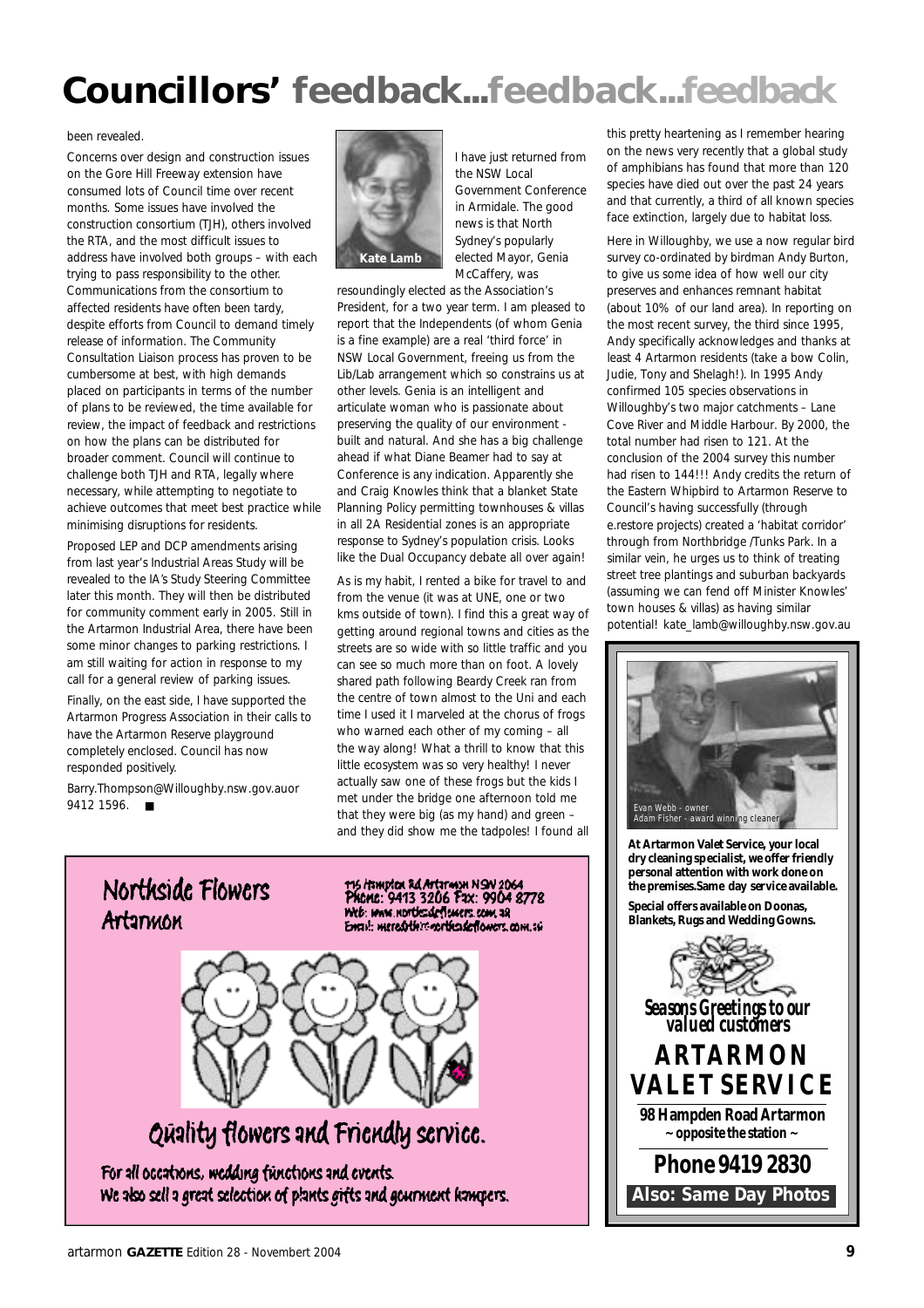## **Revisiting Artarmon Village Green**

#### **By Mollie Shelley**

In May 2001 I wrote about the history of the Village Green and the plantings in this area. Recently we've had rain but this follows fiercely hot, dry summers. I wanted to look at the plants again keeping in mind dire warnings about climate change.

I started at the far side of the Library where Azaleas and Hardenbergia are threatened by a fresh crop of weeds, as is much of the area. There are two main problems affecting Sydney's azaleas – lace bug and petal blight. Lace bug silvers the leaves and, in the worst scenario, can lead to defoliation and ultimate death of the plant. It thrives in hot dry conditions. Petal blight loves moisture and humidity. This year we had showers as the flowers were opening. The result, about a week of good flowering, hardly justifies the space azaleas occupy.

In front of the Library, lavender and Dianella thrive in a garden exposed to full sun and the reflected heat from bricks and concrete. Nearby Lilly Pilly is doing well although suffering from the pest that causes pimpling of new growth. New varieties resist this disease. It is worth seeking them out.

Throughout the Station precinct it is noticeable that Camellia japonicas have suffered from the heat except when in very sheltered positions.

Sasanqua camellias are doing well. They, together with dwarf Nandina domestica, grace two brick planter boxes in Wilkes Plaza. Another brick planter box, longer and narrower than the others (hotter and drier?), has become a drought-stricken desert except where, at the wider end, a little sad mondo grass struggles to survive.

At the entrance to the tunnel on the west side the two young Ash trees are in danger of being smothered by rampant ivy. Ivy, like other robust, dense climbers, may kill its host if it grows into the crown restricting the sunshine necessary for the production of chlorophyll. It is a real nuisance in home gardens because of the amount of work necessary to keep it under control. Also near the entrance to the tunnel, young jacarandas seem to be in good shape.

Gazanias, the bright yellow daisies covering one side of the rockery, have proven their worth during the drought. Plants that are earning our respect because of their ability to survive and flower profusely beside freeways, on traffic islands and in gardens near traffic bumps include Gazania, Arctotis (African Daisy), bottlebrush, Gymea Lily, grevilleas and new strains of lantana.

Along the high wire fence beside the railway line, Trachelospernum jasminoides is working towards producing a dense screen, doing better



than some of the climbing roses. Rosemary is happy; cliveas and a campanula ground cover are doing it tough but hanging in there. But what's to be done about the rapidly multiplying onion weed?

Across the road planter boxes of Murrayas and Cumquats now look better thanks to the joint care of shopkeepers and Council staff and in spite of the efforts of occasional vandals and litterbugs. ■

PERMACULTURE NORTH meets 3rd Monday evening each month in Lindfield. Info: Wendy Bishop, 9420 4884.

### **Artarmon Library extends hours and services**



storytime for preschoolers at Artarmon Library has eased the pressure on attendance at storytimes at the Central Library in Chatswood. The new hours also allow the library to promote class visits from the local schools in Artarmon to the library". "I think it's

Monday

| Monday    | 10.00 am - 1.00 pm                   |
|-----------|--------------------------------------|
|           | Regular story-time for pre-schoolers |
|           | (10.30 am - 11.30 am)                |
| Tuesday   | 2.30 pm - 5.00 pm                    |
| Wednesday | 10.00 am - 1 00 pm                   |
| Thursday  | 2.30 pm - 5.00 pm                    |
| Friday    | 2.30 pm - 5.00 pm                    |
| Saturday  | 9.30 pm - 12.00 pm                   |
|           |                                      |

**Library Open Hours are:**



#### **By Samantha Glass**

In August, Artamon Library extended its hours and introduced a regular storytime session for pre-schoolers at 10.30am every Monday during the school term. Since then, the library has been full to overflowing some Mondays for storytime.

"Artarmon Library is the busiest of the subbranches of Willoughby City Library Service. The library is very much part of the Artarmon community", said Willoughby City Council Mayor Pat Reilly. "The introduction of a

*Storytime at Artarmon Library* fantastic that

Artarmon Library now has storytime. It's good for the kids to have some interaction with other kids and book reading is very educational. It's great that Artarmon Library has introduced storytime because now I don't have to go to Chatswood", said Artarmon mum Fiona Suardana of Benton Ave, Artarmon.

"I think it's very good. It's much more convenient with storytime at Artarmon. Now I don't have to catch the train to Chatswood", said another Artarmon Mum Hanty Susanto. ■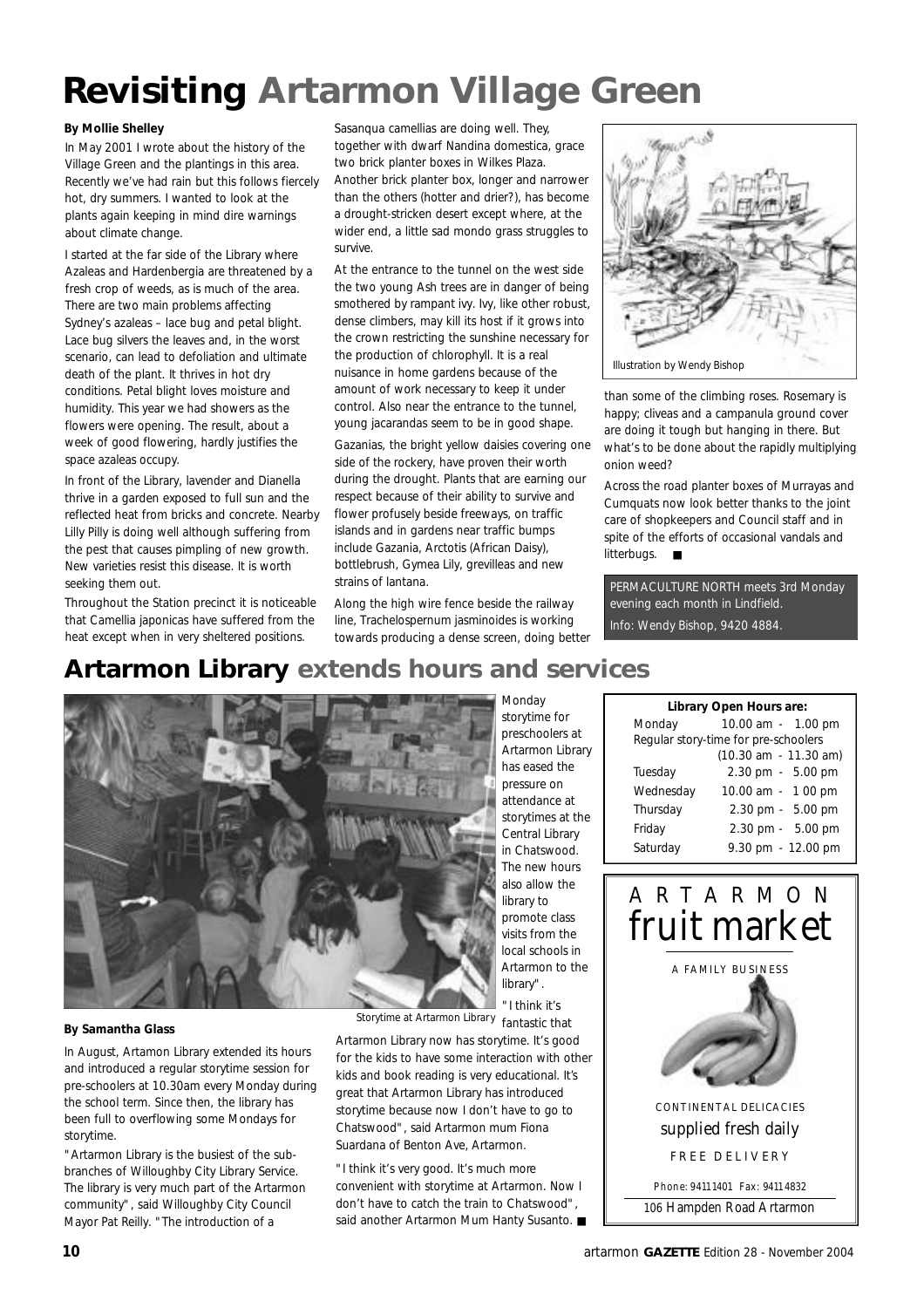

### **Guides Bike-a-thon – thanks, Artarmon!**

#### **By Sonia Powell**

Congratulations to the Artarmon District Guides on their fantastic Artarmon Bike-

a-thon on 19 September. Thanks to the girls, the 200 plus participants and the generosity of local businesses, the event raised well over \$3500 for the autistic children's charity, Giant Steps, and another \$800 for the local Guide units. Participants also planted more than 400 trees on the day in conjunction with Willoughby Council's e-restore program. Well done to the organising committee of Michael

Swinsburg, Leisa Davidson and Ed Chapman and a big thank you to all the sponsors and supporters.

The Guides have *The Guides made morse code beads spelling their names.*

also enjoyed a fun-filled week-end District Camp in October at Glengarry, North Turramurra. The girls practised signalling, coding, tracking and teamwork skills.

*Ta l k i n g 2 0 6 4*

**Congratulations** to Frank and Pina Mico, who were featured in the last Artarmon Gazette, on their 50th Wedding Anniversary.

**Congratulations** also to Simon Bell who was the graduate at Nick Logan Pharmacy in 2002 and continues to work Saturdays. In October, Simon was named the Young Pharmacist of the Year 2004 by the Pharmaceutical Society of Australia. Simon also received the \$10,000 Mayne Education Grant which will support his participation at a pharmacy-specific education event such as an international conference or

course to a maximum value of \$10,000. Until recently, Simon was overseas in his role as President of the International Pharmaceutical Students' Association for 2003 to 2004. Claire O'Reilly is the graduate for this year. She will be registered as a pharmacist in December this year and has decided to stay on indefinitely.

**Artarmon's well known florist,** Adam Gallo of Northside Flowers in Hampden Road, has sold his shop to spend more time at his farm west of the Ranges. Adam's daughters who worked in the business, Rosa and Marissa, are both soon to have babies. **Meredith Salisbury**, the new owner of Northside

#### **BB APPLIANCE REPAIRS AND ELECTRICALS**

#### For all Repairs to:

- Washing Machines
- Dryers
- Dishwashers
- Electric Stoves

Electrical Work by Licenced Electrician

#### Artarmon references available

*All work guaranteed No job too small Available 6 days Monday to Saturday Prompt Service*

**Phone: Brian on 9427 8308** or Mobile 0412 414 881

Flowers, is enjoying working in Artarmon, and has been thrilled by the warm welcome received from residents.

**Toni Richards**, who was named a Citizen of the Year by WCC in 2003 after having been nominated by the APA for her dedicated work in the local community, has fulfilled a long-held dream and qualified recently as a Civil Marriage Celebrant. We wish her well. ■

## **Basil's Anglican Church A r t a r m o n**

**6 B R O U G H T O N R O A D , A R TA R M O N • R E C T O RY 9 4 1 2 1 3 1 5 • O F F I C E P H / FA X 9 4 1 3 9 7 1 3**

#### **Coming Soon!**

If you go to the movies you are familiar with the 'Coming Soon' sign; it speaks to us of an approaching event; there is a sense of anticipation about 'Coming Soon'. I can remember as a child standing on the front verandah and watching for friends and relatives or parents coming in the front gate, with the same feelings of anticipation.

This time of the year leading up to Christmas has been called Advent for much the same reasons. Advent reminds us that we are celebrating a 'coming soon' event, Christmas; or more importantly a 'coming soon' person,

Jesus. We celebrate Advent and Christmas because Jesus comes

to us in three ways:

• he came 2000 years ago at the first Christmas to live, die and rise again for us

• he comes into our lives now by the power of his Holy Spirit, and

• he will come again, and as the children's game puts it, whether we are ready or not.

The way we make ourselves ready is by our own 'coming'. Jesus comes to us, we come to him, first by faith and then by living our lives through the power of his Holy Spirit

and according to his law of love.

Many people begin their coming to Jesus by coming to church; it is a sort of symbolic act for them representing their start on the journey of faith or maybe just a sign that they would like to find out more. For many coming to church then becomes an indication that their whole lives are now 'a coming to Christ'.

This Advent and Christmas might just be the time in your life when you can come. The services at St Basil's every Sunday are held at:

**10.00am Holy Communion** (with a children's program) **6.00pm St Basil's @ 6** - an informal service which includes a light meal, singing, prayer and a Bible talk/discussion. **12 noon Korean language Service** conducted by the New Directions Church.

#### **CHRISTMAS SERVICES at St Basil's**

| Sunday 19            | 5.00pm Children's Carol Service |
|----------------------|---------------------------------|
| <b>Christmas Eve</b> | 9.00pm Holy Communion           |
| Christmas Day        | 9.00am Holy Communion (with     |
|                      | children's program)             |
| Sunday 26            | 9.00am Holy Communion           |